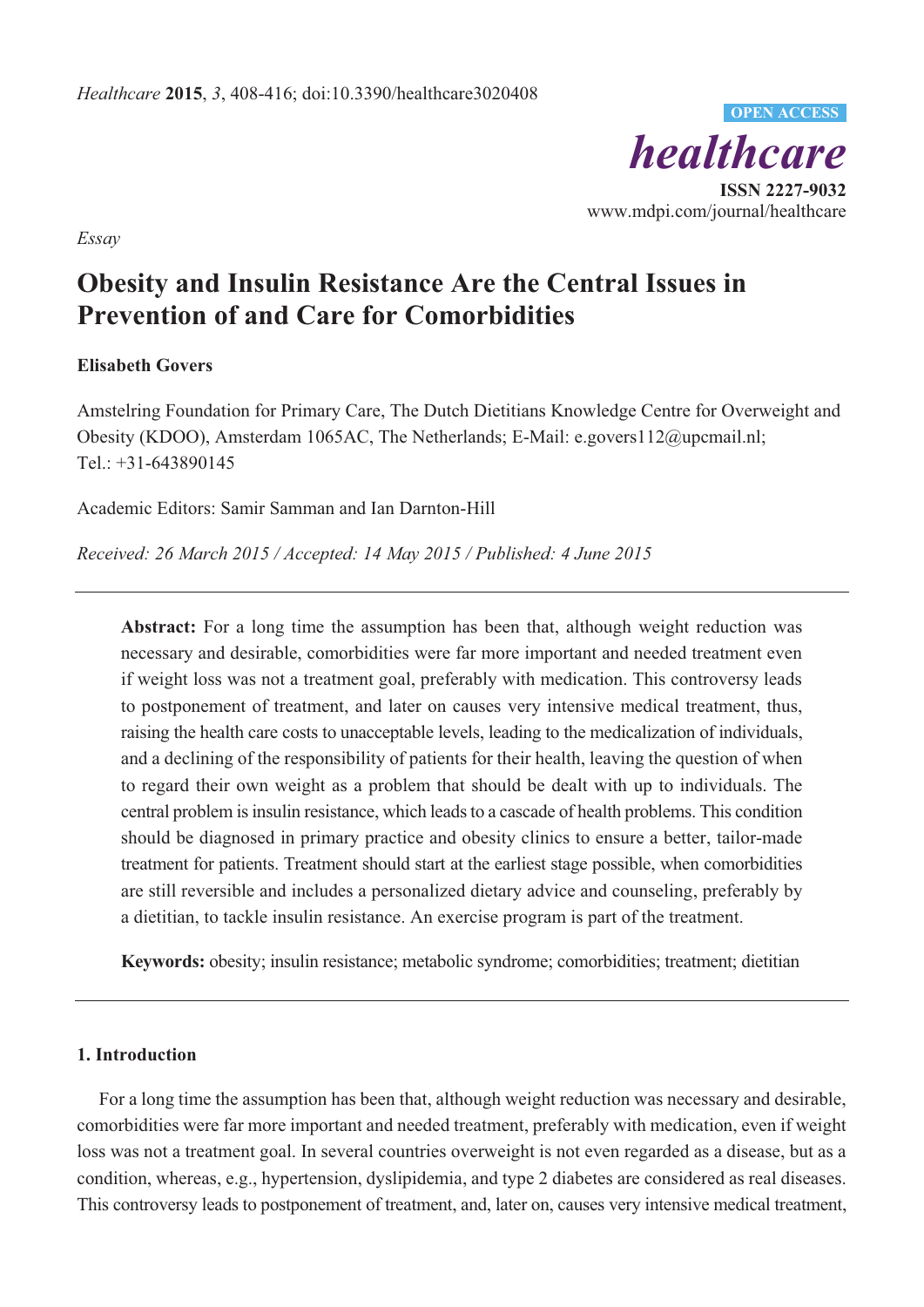thus, raising the health care costs to unacceptable levels, leading to the medicalization of individuals, and a declining of the responsibility of patients for their own health, leaving it up to individuals when to regard their own weight as a problem that should be dealt with. In this article I will explain why we need a shift of paradigm regarding the relationship between body weight and comorbidities.

### **2. Insulin Resistance**

Extensive research has been carried out to reveal the mechanisms that cause insulin resistance  $[1-5]$ , and others have continued by examining the relationship between obesity, cardiovascular disease, hypercoagulability, type 2 diabetes, non-alcoholic fatty liver disease, and insulin resistance [6–11]. Genome-wide studies found 97 BMI-associated loci, suggesting a role of the central nervous system in developing obesity. For instance, synaptic function, glutamate signaling, insulin secretion, energy metabolism, and adipogenesis may be genetically determined [12]. Genes also determine fat distribution to a great extent [13]. Glucose-clamp studies showed that comorbidities are caused by the presence of combined insulin resistance and hyperinsulinaemia, deriving from the inflamed adipose tissue, which is characterized by increased monocyte infiltration and cytokine production [8,14], Insulin resistance is the result of a long-term process that is encountered by chronic energetic overfeeding, when an abundance of glucose and saturated fat enter the cell, leading to Endoplasmic Reticulum (ER) stress; a low grade flammation process and hypoxia [1,14,15]. In short, extensive fat accumulation, usually due to overfeeding, overfills the present subcutaneous fat cells, and leads to fat accumulation in the abdomen, the visceral fat, muscles, and liver. The adipocytes in the visceral fat start to produce many adipokines, which alter different metabolic processes: serum lipids change (HDL cholesterol goes down, LDL cholesterol and triglycerides go up), blood pressure rises, purine levels rise, estrogen levels rise, testosterone levels go down, the thyroid gland may start to dysfunction, and the production of insulin increases to twenty times the normal level (hyperinsulinaemia). After a longer period of time, the pancreas fails in meeting insulin needs after meals, leading to impaired glucose tolerance, and finally to type 2 diabetes. Insulin resistance has also been linked to the prevalence of breast, prostate, and colon cancers. For prostate cancer it has been shown that hyperinsulinaemia acts on the liver to increase production of insulin-like growth factor-I (IGF-I), a factor known to stimulate tumor growth and block apoptosis [16]. Insulin resistance leads to over activity of mast cells in intestine, lung, and skin, causing allergic reactions. In children and adolescents, HOMA estimated insulin resistance values were significantly associated with positive skin tests and allergic asthma diagnosis. There was a strong relationship between a large waist circumference and pulmonic function [17]. Patients with mild stages of COPD often have obesity and insulin resistance. Patients with COPD and metabolic syndrome have increased risk of morbidity and mortality due to cardiovascular disease [18]. Growing evidence supports the concept that insulin resistance is important in the pathogenesis of cognitive impairment and neurodegeneration. Insulin plays a profound role in cognitive function. Impaired insulin signaling in the advancement of cognitive dysfunction is relevant to the pathophysiologic mechanisms of cognitive impairment and the risk of developing dementia [19,20]. The relationship between sleep apnea and metabolic syndrome is well known [21].

Finally, recent studies have shown that duodenal dysfunction in obese persons is a consequence of their weight. Pattern recognition receptors, as well as antimicrobial peptides, are key factors in controlling the intestinal micro biota composition. Deficiencies in these genes lead to changes in the composition of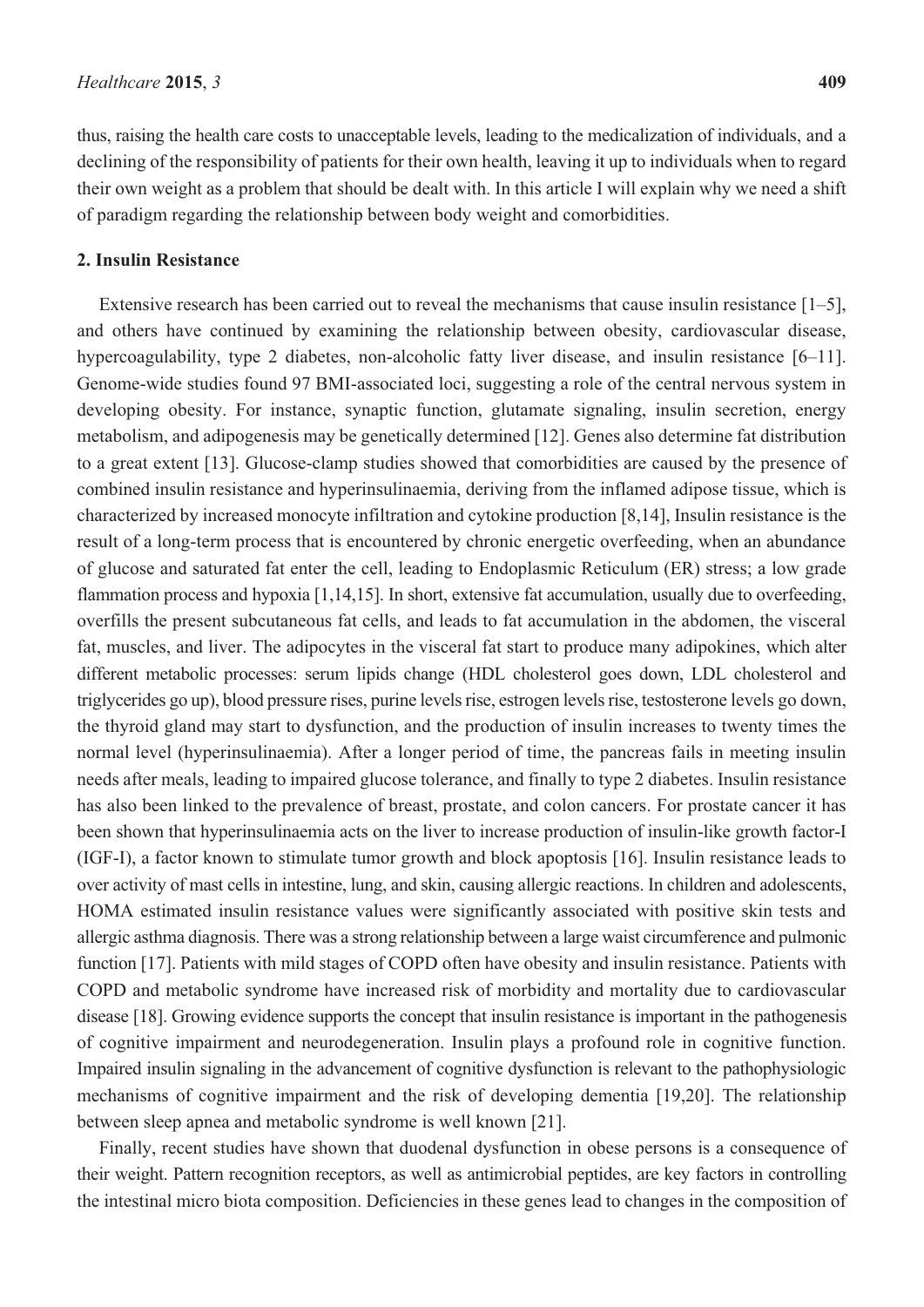the gut micro biota, causing leakage of endotoxins into the circulation, and the development of low-grade chronic inflammation and insulin resistance. Dietary composition can also affect the micro biota: a diet rich in saturated fats allows the expansion of pathobionts that damage the intestinal epithelial cell layer and compromise its barrier function, so-called "leaky gut" [22,23]. In conclusion we can say that insulin resistance leads to a great number of comorbidities, which can be avoided or postponed if people would have a healthy weight and an active lifestyle.

Insulin resistance develops over the years, but can be seen in young and old people. Even 23% of people with a BMI  $\leq$  25 kg/m<sup>2</sup> appeared to be insulin resistant [24]. The incidence of insulin resistance is 48.7% in overweight and 66.3% in obese patients [25]. In general, the longer the duration of the obesity and the higher the BMI, the more insulin resistant a patient will be, although genetic predisposition cannot be ruled out, considering the fact that obesity and type 2 diabetes are strongly hereditary conditions The use of anti-depressants and anti-psychotic drugs enhances insulin resistance [26,27]. A sedentary lifestyle also promotes developing insulin resistance and low free fat mass [14]. This phenomena causes the fatigue that many patients complain about. Psychosocial stress is strongly related to insulin resistance, which proved to be an independent predictor of waist and HOMA-IR only among participants with a low level of spirituality [28].

#### **3. Metabolic Syndrome**

Most health care professionals are familiar with metabolic syndrome. The criteria for metabolic syndrome can vary slightly per country, but, in general, are characterized by: blood pressure >130/>85 mm/Hg; elevated triglyceride level:  $>1.7$  mmol/L; decreased HDL  $<1.03$  mmol/L(men);  $<1.29$  mmol/L (women); and a large waist circumference:  $>102$  cm (men);  $>88$  cm (women); IFG  $>6.1$  mmol/L [27,28]. In fact, the criteria of metabolic syndrome describe the changes due to insulin resistance, and it is fair to assume that insulin resistance is the cause of metabolic syndrome. It would, therefore, be more just to use the term insulin resistance or insulin resistance syndrome (IRS) instead of metabolic syndrome, in order to describe the condition by its cause rather than by its outcomes, which seem a bit arbitrary considering the abundance of abnormal physical parameters that are connected to IRS. Insulin resistance in primary care or clinical situations can be calculated through the homeostasis model assessment (HOMA-IR) method, or fasting insulin can be measured in blood samples, although none of these methods are common practice in primary care or in clinics for obese patients with comorbidities.

#### **4. Treatment**

Weight loss through diet and exercise leads to significant health improvement and is, therefore, the key in treatment of obesity and insulin resistance related comorbidities [29–34]. Early recognition of overweight or a large waist circumference when patients visit a physician with vague complaints about their health, or when comorbidities are found, is crucial. This is the moment to discuss lifestyle, stress, sleep, and eating habits. This should also be the moment to establish whether a patient is aware of the influence he has on his own health, thus, promoting self-management. The earlier the weight problem, or more specifically the visceral fat problem, is addressed, the greater the chance that weight loss is possible, that elevated blood parameters will improve without medication, and health can be restored [35,36].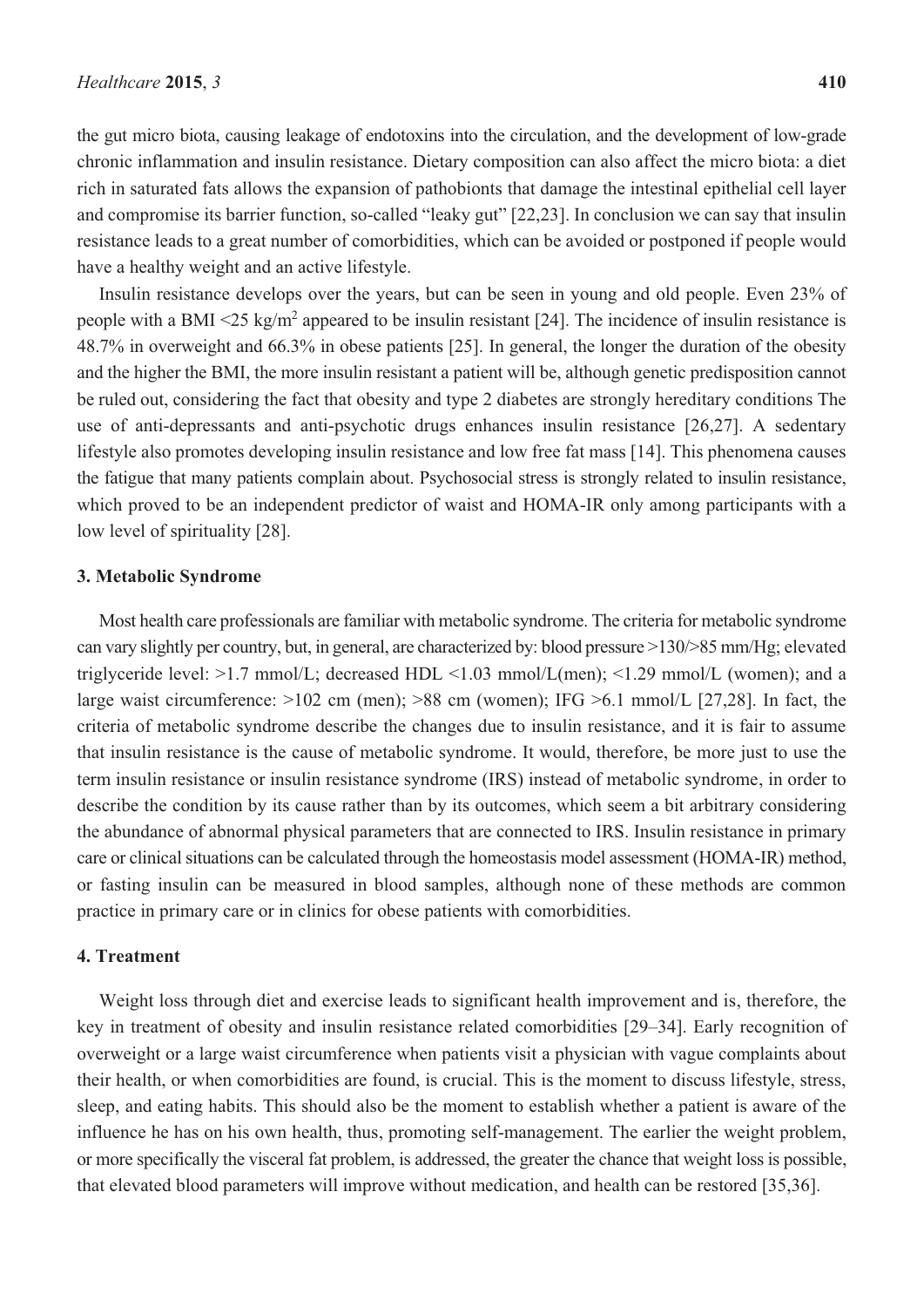Many physicians hesitate to discuss lifestyle with their patients, reluctant to interfere in their lives. However, we have no choice. Patients partly develop overweight because of the obesogenic environment, where physical exercise is not natural, where people have to work long hours, unhealthy food is everywhere and cheap, traditional meal patterns disappear, and where cooking skills have diminished to very simple dishes. In addition, more recent evidence shows that caloric restriction and exercise are potent interventions to promote adipose tissue weight loss and alteration of immune cell phenotype [37–40].

Patients need help in this complicated situation. They need to be referred to health professionals, more specifically dietitians, for advice and guidance, rather than to commercial programs. Another problem is that we do not identify is patients with insulin resistance as such and assume that all patients benefit from a diet based on national dietary guidelines. A constant high level of serum insulin, in fact, may cause weight gain with normal quantities of carbohydrates, leaving the patient frustrated that weight loss for her or him is impossible [41]. Even systematic reviews make no distinction between patients that are strongly insulin resistant and those who are not, stating that choice of diet makes no difference [42]. The Mediterranean diet and the DASH diet are evidence-based diets that are beneficial for weight loss and improvement of comorbidities, e.g., glucose levels, lipids, cardiovascular parameters, and insulin sensitivity [43–46]. Both diets are rich in whole grains, vegetables, fruits, legumes, nuts, fish, and mono unsaturated fat, and low in alcohol, red meat, sugar containing beverages, refined carbohydrates, and saturated fat. The DASH diet also promotes the use of sufficient quantities of low-fat dairy products. However, these diets need to be administered and defined carefully where the carbohydrate content is concerned, because a popular interpretation of the Mediterranean diet is that an abundance of low fiber products such as pasta, rice, and quinoa are part of the scheme, which, on the contrary, are harmful in case of severe insulin resistance. Low-carbohydrate (sometimes called ketogenic diets), low-GI, Mediterranean, and high-protein diets lead to a greater improvement in glycemic control compared to control diets. Low-carbohydrate, high protein and Mediterranean diets lead to greater weight loss than controls [44]. The composition of the diet in terms of macro nutrients can make a difference: isocaloric diets rich in MUFA compared to diets rich in carbohydrates and fiber, gave a stronger reduction of liver fat, regardless of exercise [47]. The patient is best helped with a tailor-made dietary advice with a lowered level of carbohydrates [48], preferably with a low glycemic index [49]. The amount of carbohydrates should be based upon thorough assessment of the patient in terms of history of previous weight loss attempts (how successful were they), BMI and waist circumference, medication, mental condition, positive family history of obesity and other comorbidities, sleep, and stress. Ideally speaking, patients are referred to the dietitian with a diagnosis of their fasting insulin level. Protein intake can be as high as 1.2 to 1.5 kg body weight, but not more than 100 g per day, evenly spread over three meals and a maximum of two in-between snacks, including 3 g of the essential amino acid leucine per meal [50]. Leucine is present in dairy products, which makes them essential to the diet. In this dietary advice micro nutrients are equally important: iodine, selenium, thiamine, riboflavin, magnesium, manganese, hydrocobalamin, folic acid, vitamin D, vitamin C, tocoferol, zinc, copper, and chromium [51–54]. The requirements for iodine, thiamine, magnesium, manganese, and selenium are not met when a low carbohydrate diet is prescribed. This implies that daily supplementation with one dose of the Advised Dietary Intake is necessary. A diet high in fiber supports the micro biota in the duodenum to produce short-chain fatty acids, thereby promoting energy expenditure and protecting against inflammation and insulin resistance. The interactions of the micro biota, innate immunity, and diet play an important role in controlling metabolic homeostasis. A properly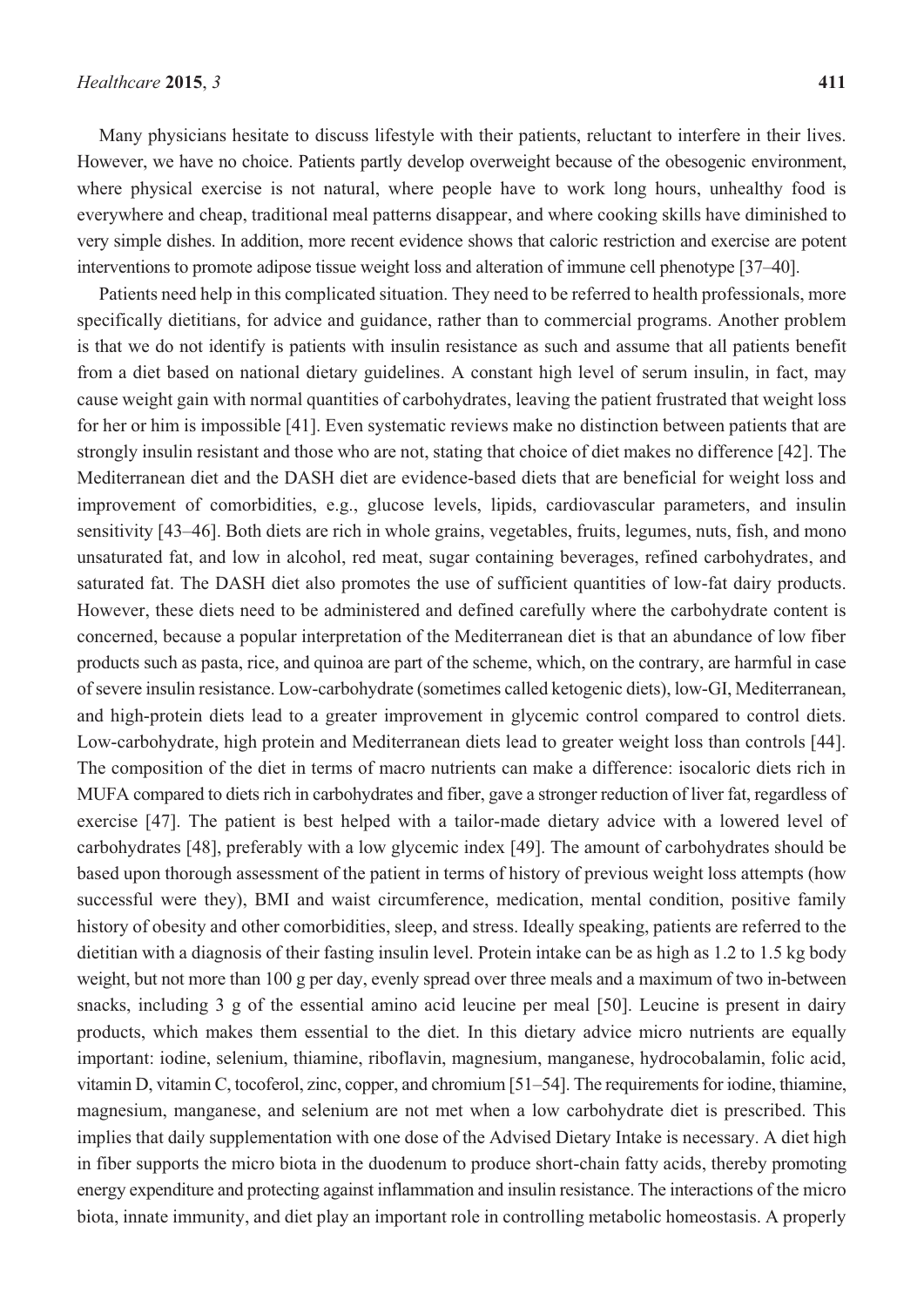functioning innate immune system, combined with a low-fat and high-fiber diet, is important in preventing dysbiosis and reducing the susceptibility of developing metabolic syndrome and its associated cardiovascular diseases [22]. A low fiber diet on the other hand enhances insulin resistance [55].

Furthermore, exercise is essential to tackle insulin resistance and to promote weight loss. Chronic exercise exerts potent anti-inflammatory effects [56–58], and these effects are likely mediated by direct effects on the immune system and a reduction in visceral fat, including diminished release of proinflammatory cytokines and chemokines from adipocytes [59]. Endurance exercise is associated with reduced induction of proinflammatory signaling and diet-induced obesity [60–62]. Furthermore, treadmill exercise reduces adipose tissue macrophage infiltration and promotes an anti-inflammatory immune cell phenotype [63]. During exercise, skeletal muscle is thought to produce and secrete a host of anti-inflammatory cytokines that are shown to experimentally alter immune cell function and phenotype. Walking, cycling, swimming are advised, one hour per day, but every other day in the first phase, to prevent over training, although good results have been reported with 150 min of moderately intense activity per week [34]. Patients with a very low fat free mass (measured by a four point body impedance) benefit from weight lifting and other muscle promoting exercises.

Finally, patients need help to start facing emotional barriers that prevent them from losing weight, or that may have caused the weight gain. We need to face the fact that many patients are part of an environment that is counterproductive for a healthy lifestyle and they need coaching to change things step-by-step. Insulin resistance can be cured, but it takes time. In most cases, therapy of less than a year will not lead to the desired result.

## **5. Conclusions**

Treatment of insulin resistance syndrome (IRS) should start at the earliest stage possible, when comorbidities are still reversible, and includes personalized dietary advice and counseling, preferably by a dietitian, to tackle food habits and emotional barriers that prevent weight loss or cause relapse. An exercise program is an essential part of the treatment.

#### **Acknowledgments**

The author wishes to thank researchers for their publications, and wishes to thank colleague dietitians in KDOO for their help in the search for the best possible treatment for this condition.

#### **Conflicts of Interest**

The author declares no conflict of interest.

### **References**

- 1. Hotamisligil, G.S. Endoplasmic reticulum stress and the inflammatory basis of metabolic disease. *Cell* **<sup>2010</sup>**, *140*, 900–917.
- 2. Gregor, M.F.; Hotamisligil, G.S. Inflammatory mechanisms in obesity. *Ann. Rev. Immunol.* **2011**, *<sup>29</sup>*, 415–445.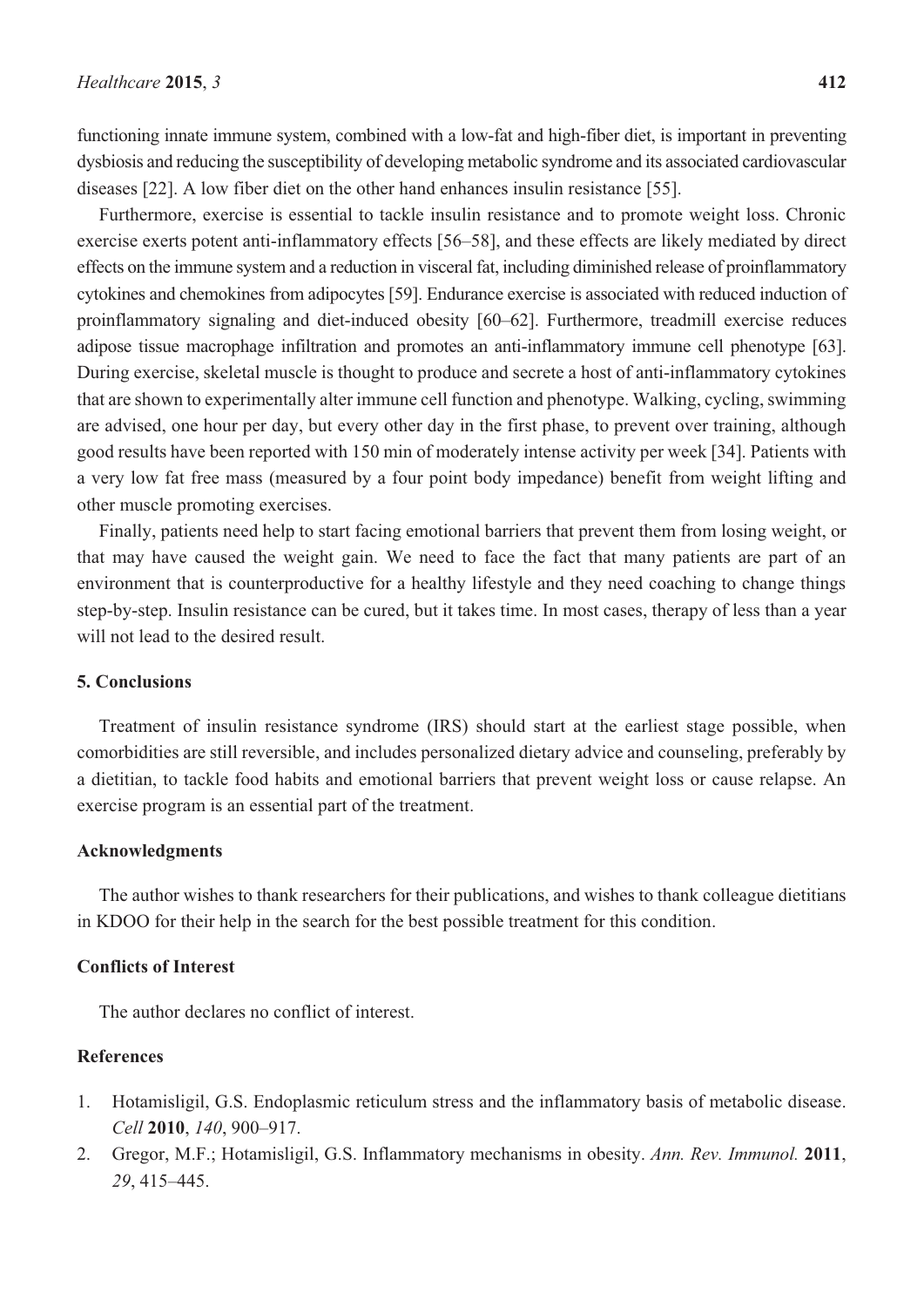- 3. Nakamura, T.; Furuhashi, M.; Li, P.; Cao, H.; Tuncman, G.; Sonenberg, N.; Gorgun, C.Z.; Hotamisligil, G.S. Double-stranded RNA-dependent protein kinase links pathogen sensing with stress and metabolic homeostasis. *Cell* **<sup>2010</sup>**, *140*, 338–348.
- 4. Hummasti, S.; Hotamisligil, G.S. Endoplasmic reticulum stress and inflammation in obesity and diabetes. *Circ. Res.* **<sup>2010</sup>**, *107*, 579–591.
- 5. Yang, L.; Li, P.; Fu, S.; Calay, E.S.; Hotamisligi, G.S. Defective hepatic autophagy in obesity promotes ER stress and causes insulin resistance. *Cell Metab.* **<sup>2010</sup>**, *11*, 467–478.
- 6. Reaven, G.M. Insulin resistance and its consequences: Type 2 diabetes mellitus and coronary heart disease. In *Diabetes Mellitus: A Fundamental and Clinical Text*; LeRoith, D., Taylor, S.I., Olefsky, J.M., Eds.; Lippincott Williams & Wilkins: Philadelphia, PA, USA, 2000; pp. 604–615.
- 7. Bakhai, A. Adipokines-targeting a root cause of cardiometabolic risk. *QJM* **<sup>2008</sup>**, *101*, 767–776.
- De Fronzo, R.A. Insulin resistance: A multifaceted syndrome responsible for NIDDM, obesity, hypertension, dyslipidaemia and atherosclerosis. *Neth. J. Med.* **<sup>1997</sup>**, *50*, 191–197.
- 9. Chapman, M.J.; Sposito, A.C. Hypertension and dyslipidaemia in obesity and insulin resistance: Pathophysiology, impact on atherosclerotic disease and pharmacotherapy. *Pharmacol. Ther.* **2008**, *<sup>117</sup>*, 354–373.
- 10. Arruda, A.P.; Pers, B.M.; Parlakgül, G.; Güney, E.; Inouye, K.; Hotamisligil, G.S. Chronic enrichment of hepatic endoplasmic reticulum-mitochondria contact leads to mitochondrial dysfunction in obesity. *Nat. Med.* **<sup>2014</sup>**, *20*, 1427–1435.
- 11. Wolfs, M.G.M.; Gruben, N.; Rensen, S.S.; Verdam, F.J.; Greve, J.W.; Driessen, A.; Wijmenga, C.; Buurman, W.A.; Franke, L.; Scheja, L.; *et al.* Determining the association between adipokine expression in multiple tissues and phenotypic features of non-alcoholic fatty liver disease in obesity. *Nutr. Diabetes* **2015**, doi:10.1038/nutd.2014.43.
- 12. Locke, A.E.; Kahali, B.; Berndt, S.I.; Justice, A.E.; Pers, T.H.; Day, F.R.; Powell, C.; Vedantam, S.; Buchkovich, M.L.; Yang, J.; *et al.* Genetic studies of body mass index yield new insights for obesity biology. *Nature* **<sup>2015</sup>**, *518*, 197–206.
- 13. Croteau-Chonka, D.C.; Ferreira, T.; Locke, A.E.; Mägi, R.; Strawbridge, R.J.; Pers, T.H.; Fischer, K.; Justice, A.E.; Workalemahu, T.; Wu, J.M.; *et al.* New genetic loci link adipose and insulin biology to body fat distribution. *Nature* **<sup>2015</sup>**, *518*, 187–196.
- 14. Goossens, G.H. The role of adipose tissue dysfunction in the pathogenesis of obesity-related insulin resistance. *Nat. Med.* **<sup>2014</sup>**, *20*, 1427–1435.
- 15. Roberts, C.K.; Hevener, A.L.; Barnard, R.J. Metabolic syndrome and insulin resistance: Underlying causes and modification by exercise training. *Compr. Physiol.* **<sup>2013</sup>**, *3*, 1–58.
- 16. Barnard, R.J. Prostate cancer prevention by nutritional means to alleviate metabolic syndrome. *Am. J. Clin. Nutr.* **<sup>2007</sup>**, *86*, s889–s893.
- 17. Sánchez Jiménez, J.; Herrero Espinet, F.J.; Mengibar Garrido, J.M.; Roca Antonio, J.; Peños Mayor, S.; Peñas Boira Mdel, M.; Roca Comas, A.; Ballester Martínez, A. Asthma and insulin resistance in obese children and adolescents. *Pediatr. Allergy Immunol.* **<sup>2014</sup>**, *25*, 699–705.
- 18. Naik, D.; Joshi, A.; Paul, T.V.; Thomas, N. Chronic obstructive pulmonary disease and the metabolic syndrome: Consequences of a dual threat. *Indian J. Endocrinol. Metab.* **<sup>2014</sup>**, *18*, 608–616.
- 19. Ma, L.; Wang, J.; Li, Y. Insulin resistance and cognitive dysfunction. *Clin. Chim. Acta* **2015**, *444*, <sup>18</sup>–23.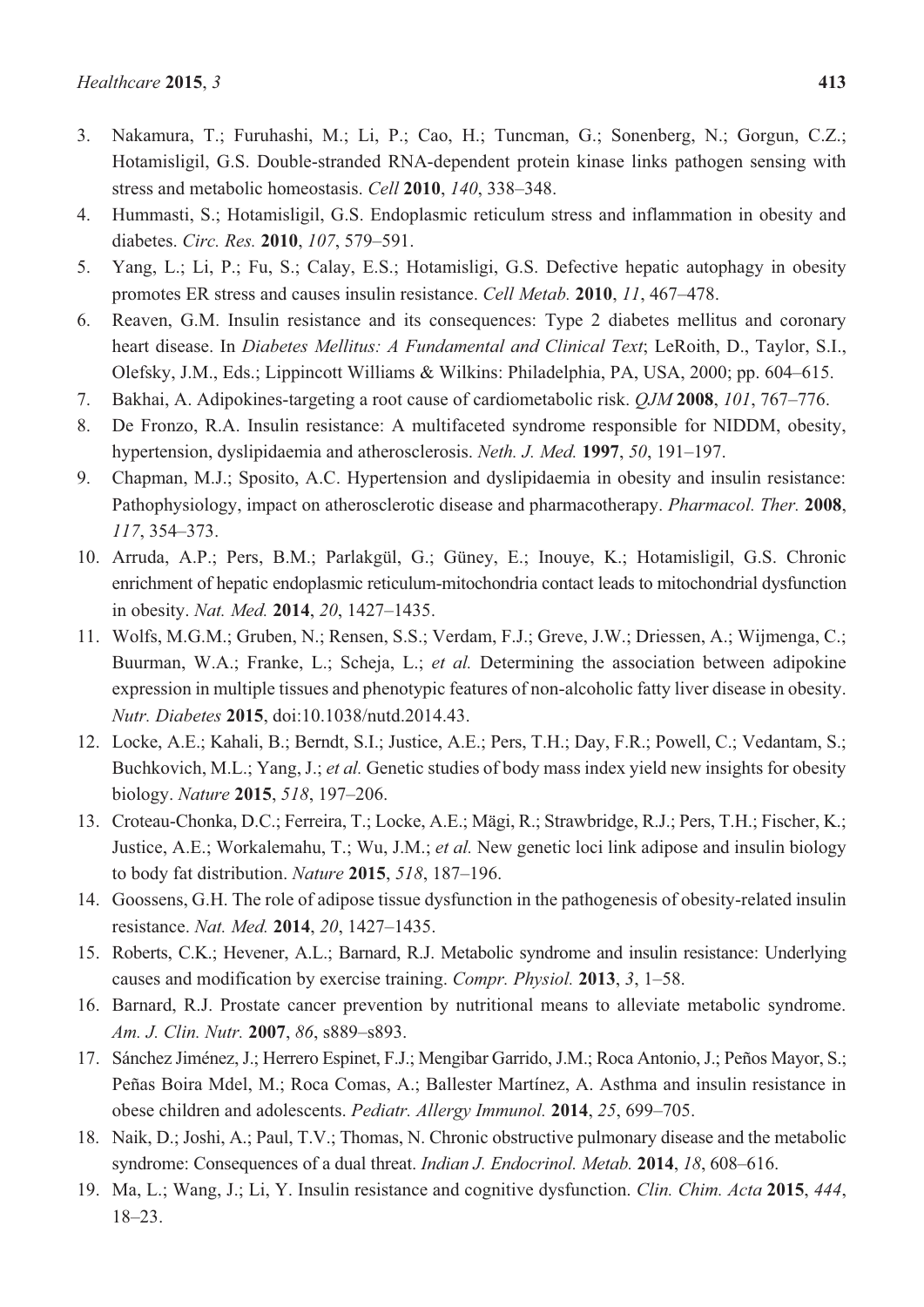- men: The honolulu-asia aging study. *Arterioscler. Thromb. Vasc. Biol.* **<sup>2000</sup>**, *20*, 2255–2260.
- 21. Vgontzas, A.N.; Bixler, E.O.; Chrousos, G.P. Sleep apnea is a manifestation of the metabolic syndrome. *Sleep Med. Rev.* **<sup>2005</sup>**, *9*, 211–224.
- 22. Brandsma, E.; Houben, T.; Fu, J.; Shiri-Sverdlov, R.; Hofker, M.H. The immunity-diet-microbiota axis in the development of metabolic syndrome. *Curr. Opin. Lipidol.* **<sup>2015</sup>**, *26*, 73–81.
- 23. Paolella, G.; Mandato, C.; Pierri, L.; Poeta, M.; di Stasi, M.; Vajro, P. Gut-liver axis and probiotics: Their role in non-alcoholic fatty liver disease. *World J. Gastroenterol.* **<sup>2014</sup>**, *20*, 15518–15531.
- 24. Pereira, M.A.; Jacobs, D.R., Jr.; van Horn, L.; Slattery, M.L.; Kartashov, A.I.; Ludwig, D.S. Dairy consumption, obesity, and the insulin resistance syndrome in young adults: The CARDIA Study. *JAMA* **<sup>2002</sup>**, *287*, 2081–2089.
- 25. Wildman, R.P.; Muntner, P.; Reynolds, K.; McGinn, A.P.; Rajpathak, S.; Wylie-Rosett, J.; Sowers, M.R. The obese without cardiometabolic risk factor clustering and the normal weight with cardiometabolic risk factor clustering: Prevalence and correlates of 2 phenotypes among the US population (NHANES <sup>1999</sup>–2004). *Arch. Intern. Med.* **<sup>2008</sup>**, *168*, 1617–1624.
- 26. Bak, M.; Fransen, A.; Janssen, J.; van Os, J.; Drukker, M. Almost all antipsychotics result in weight gain: A meta-analysis. *PLoS ONE* **<sup>2014</sup>**, *9*, 94–112.
- 27. Stahl, S.; Mignon, L.; Meyer, J.M. Which comes first: Atypical antipsychotic treatment or cardiometabolic risk? *Acta Psychiatr. Scand.* **<sup>2009</sup>**, *119*, 171–179.
- 28. Tull, E.S.; Doswell, W.M.; Cort, M.A. Spirituality moderates the relationship of psychosocial stress to metabolic risk factors among Afro-Caribbean immigrants in the US Virgin Islands. *J. Racial Ethn. Health Disparities* **<sup>2015</sup>**, *2*, 132–138.
- 29. World Health Organization. *2008–2013 Action Plan for the Global Strategy for the Prevention and Control of Noncommunicable Diseases*; WHO Press: Geneva, Switzerland, 2008.
- 30. Saha, S.; Gerdtham, U.G.; Johansson, P. Economic evaluation of lifestyle interventions for preventing diabetes and cardiovascular diseases. *Int. J. Environ. Res. Public Health* **<sup>2010</sup>**, *7*, 3150–3195.
- 31. Radl, K.; Ianuale, C.; Boccia, S. A systematic review of the cost-effectiveness of lifestyle modification as primary prevention intervention for type 2 diabetes mellitus. *Epidemiol. Biostat. Public Health* **<sup>2013</sup>**, *10*, e8846-1–e8846-8.
- 32. Diabetes Prevention Program Research Group; Knowler, W.C.; Fowler, S.E.; Hamman, R.F.; Christophi, C.A.; Hoffman, H.J.; Brenneman, A.T.; Brown-Friday, J.O.; Goldberg, R.; Venditti, E.; *et al.* 10-year follow-up of diabetes incidence and weight loss in the Diabetes Prevention Program Outcomes Study. *Lancet* **<sup>2009</sup>**, *374*, 1677–1686.
- 33. Perreault, L.; Kahn, S.E.; Christophi, C.A.; Knowler, W.C.; Hamman, R.F.; Diabetes Prevention Program Research Group. Regression from pre-diabetes to normal glucose regulation in the diabetes prevention program. *Diabetes Care* **<sup>2009</sup>**, *32*, 1583–1588.
- 34. Tuomilehto, J.; Lindström, J.; Eriksson, J.G.; Valle, T.T.; Hämäläinen, H.; Ilanne-Parikka, P.; Keinänen-Kiukaanniemi, S.; Laakso, M.; Louheranta, A.; Rastas, M.; *et al.* Prevention of type 2 diabetes mellitus by changes in lifestyle among subjects with impaired glucose tolerance. *N. Engl. J. Med.* **2001**, *<sup>344</sup>*, 1343–1350.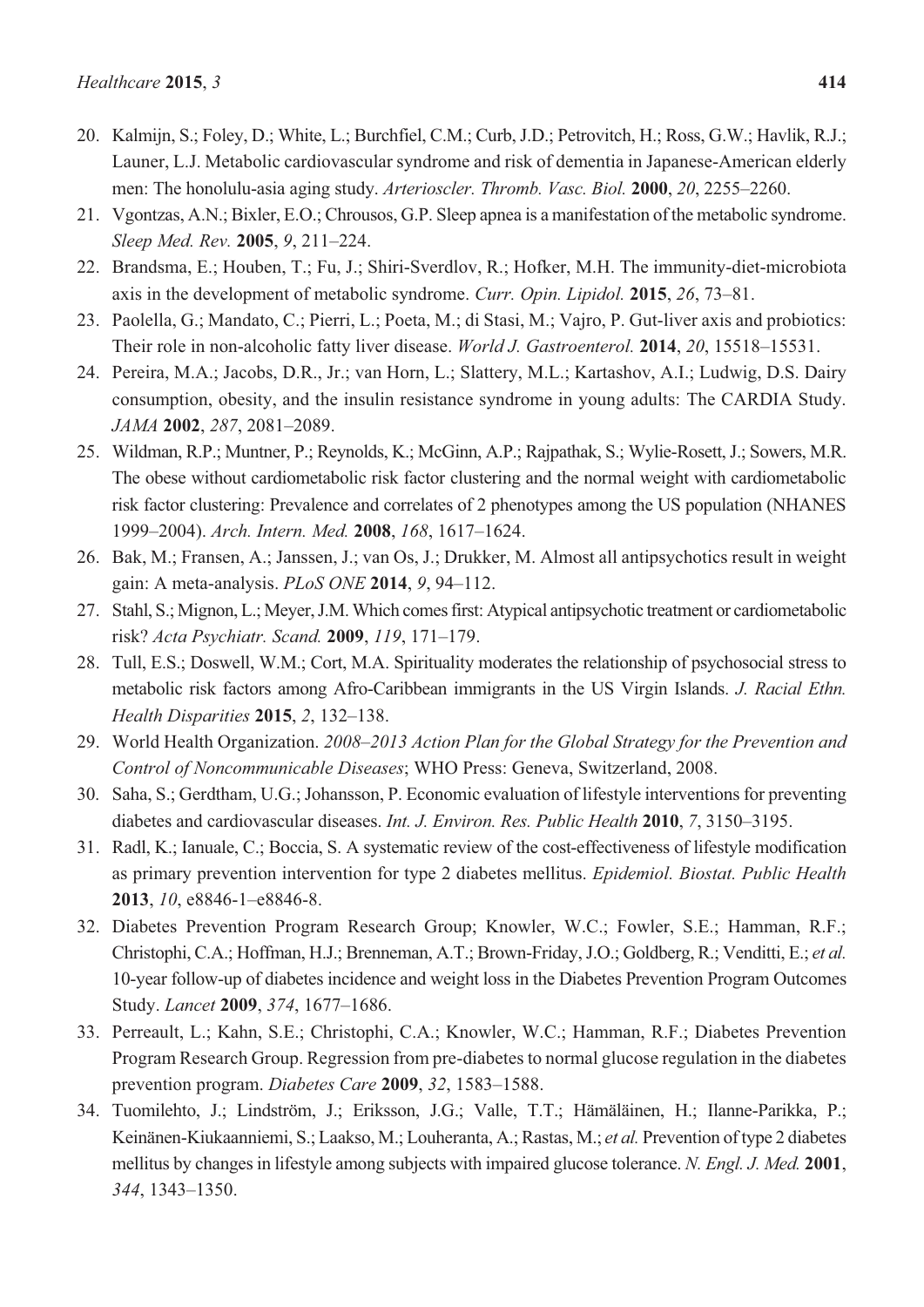- 35. Expert Panel on Detection, Evaluation, and Treatment of High Blood Cholesterol in Adults. Executive summary of the third report of the National Cholesterol Education Program (NCEP) expert panel on detection, evaluation, and treatment of high blood cholesterol in adults (adult treatment panel III). *JAMA* **<sup>2001</sup>**, *285*, 2486–2497.
- 36. Zadeh-Vakili, A.; Tehrani, F.R.; Hosseinpanah, F. Waist circumference and insulin resistance: A community based cross sectional study on reproductive aged Iranian women. *Diabetol. Metab. Syndr.* **2011**, *3*, doi:10.1186/1758-5996-3-18.
- 37. Iantorno, M.; Campia, U.; di Daniele, N.; Nistico, S.; Forleo, G.B.; Cardillo, C.; Tesauro, M. Obesity, inflammation and endothelial dysfunction. *J. Biol. Regul. Homeost. Agents* **<sup>2014</sup>**, *28*, 169–176.
- 38. Aron-Wisnewsky, J.; Tordjman, J.; Poitou, C.; Darakhshan, F.; Hugol, D.; Basdevant, A.; Aissat, A.; Guerre-Millo, M.; Clement, K. Human adipose tissue macrophages: M1 and M2 cell surface markers in subcutaneous and omental depots and after weight loss. *J. Clin. Endocrinol. Metab.* **2009**, *94*, <sup>4619</sup>–4623.
- 39. Kawanishi, N.; Yano, H.; Yokogawa, Y.; Suzuki, K. Exercise training inhibits inflammation in adipose tissue via both suppression of macrophage infiltration and acceleration of phenotypic switching from M1 to M2 macrophages in high-fat-diet-induced obese mice. *Exerc. Immunol. Rev.* **2010**, *16*, <sup>105</sup>–118.
- 40. Kovacikova, M.; Sengenes, C.; Kovacova, Z.; Siklova-Vitkova, M.; Klimcakova, E.; Polak, J.; Rossmeislova, L.; Bajzova, M.; Hejnova, J.; Hnevkovska, Z.; *et al.* Dietary intervention-induced weight loss decreases macrophage content in adipose tissue of obese women. *Int. J. Obes.* **2010**, *35*, <sup>91</sup>–98.
- 41. Hu, T.; Bazzano, L.A. The low-carbohydrate diet and cardiovascular risk-factors. Evidence from epidemiologic studies. *Nutr. Metab. Cardiovasc. Dis.* **<sup>2014</sup>**, *24*, 337–437.
- 42. Naude, C.E.; Schoonees, A.; Senekal, M.; Young, T.; Garner, P.; Volmink, J. Low carbohydrate *vs.* isoenergetic balanced diets for reducing weight and cardiovascular risk: A systematic review and meta-analysis. *PLoS ONE* **2014**, *9*, e100652.
- 43. Ley, S.H.; Hamdy, O.; Mohan, V.; Hu, F.B. Prevention and management of type 2 diabetes: Dietary components and nutritional strategies. *Lancet* **<sup>2014</sup>**, *383*, 1999–2007.
- 44. Ajala, O.; English, P.; Pinkney, J. Systematic review and meta-analysis of different dietary approaches to the management of type 2 diabetes. *Am. J. Clin. Nutr.* **<sup>2013</sup>**, *97*, 505–516.
- 45. Hinderliter, A.L.; Sherwood, A.; Craighead, L.W.; Lin, P.H.; Watkins, L.; Babyak, M.A.; Blumenthal, J.A. The long-term effects of lifestyle change on blood pressure: One-year follow-up of the ENCORE study. *Am. J. Hypertens.* **<sup>2014</sup>**, *27*, 734–741.
- 46. Blumenthal, J.A.; Babyak, M.A.; Hinderliter, A.; Watkins, L.L.; Craighead, L.; Lin, P.H.; Caccia, C. Effects of the DASH diet alone and in combination with exercise and weight loss on blood pressure and cardiovascular biomarkers in men and women with high blood pressure: The ENCORE study. *Arch. Intern. Med.* **<sup>2010</sup>**, *170*, 126–135.
- 47. Bozzetto, L.; Prinster, A.; Annuzzi, G.; Costagliola, L.; Mangione, A.; Vitelli, A.; Mazzarella, R.; Longobardo, M.; Mancini, M.; Vigorito, C.; *et al.* Liver fat Is reduced by an isoenergetic MUFA diet in a controlled randomized study in type 2 diabetic patients. *Diabetes Care* **<sup>2012</sup>**, *35*, 1429–1435.
- 48. Feinman, R.D.; Vernon, M.C.; Westman, B.C. Low carbohydrate diets in family practice: What can we learn from an internet-based support group. *Nutr. J.* **2006**, *5*, doi:10.1186/1475-2891-5-26.